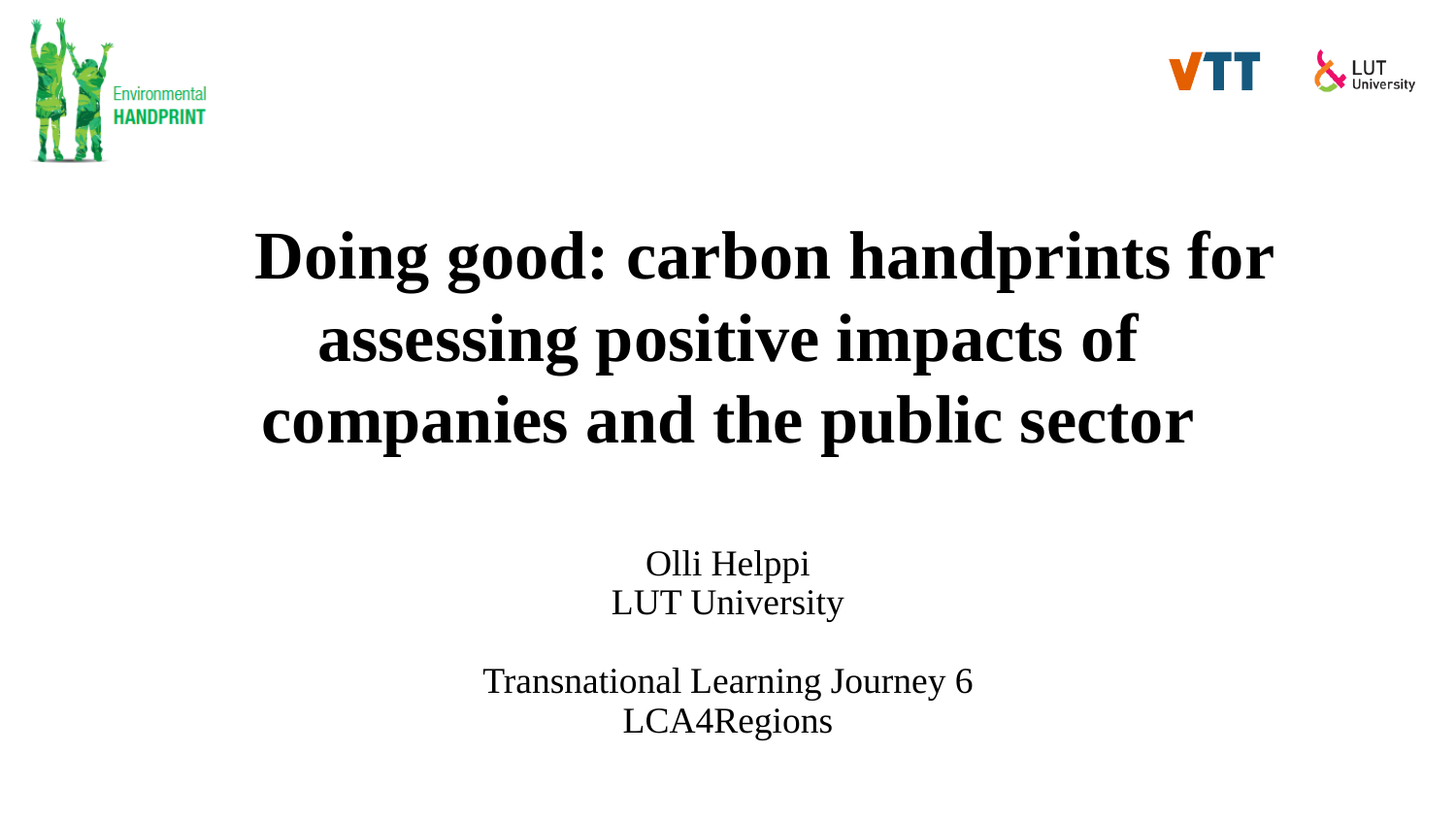



#### **CONTENTS**

- **1. From footprint to handprint**
- **2. The framework for the environmental handprint**
- **3. Carbon handprint in organizations**
- **4. Carbon handprint in a city/region**
- **5. Company case study: Neste renewable diesel**
- **6. Regional case study: City of Espoo**
- **7. Carbon handprint summarized**

#### **Publications**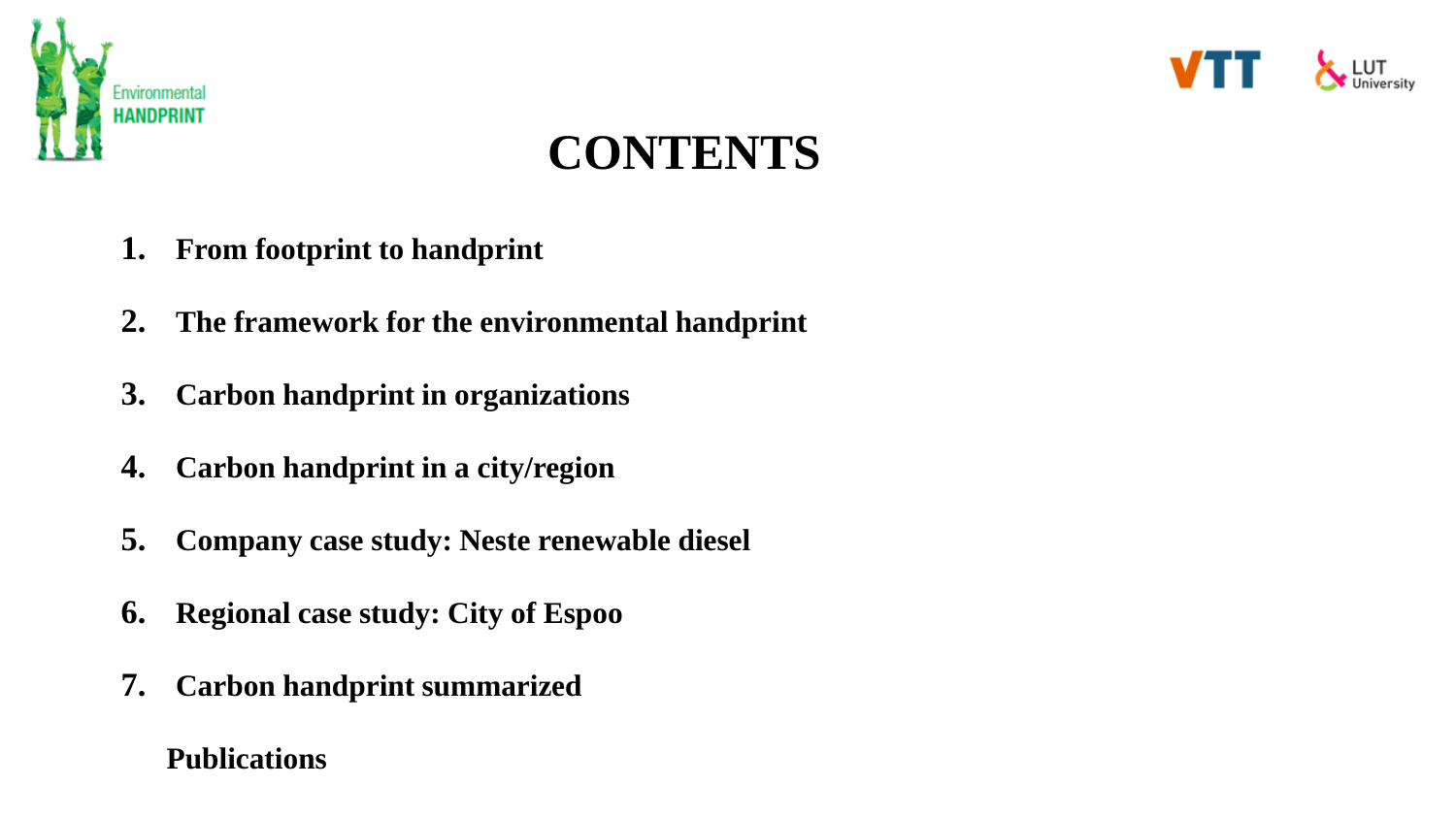



### **1. From footprint to handprint**

- Footprints measure the environmental burden of offerings
	- $\rightarrow$  Need to reveal the positive environmental impacts of products, services and organizations

**A handprint refers to the beneficial environmental impacts that organizations can achieve and communicate by offering products and services that reduce the footprints of others.**

A carbon handprint is the reduction of the carbon footprint of others.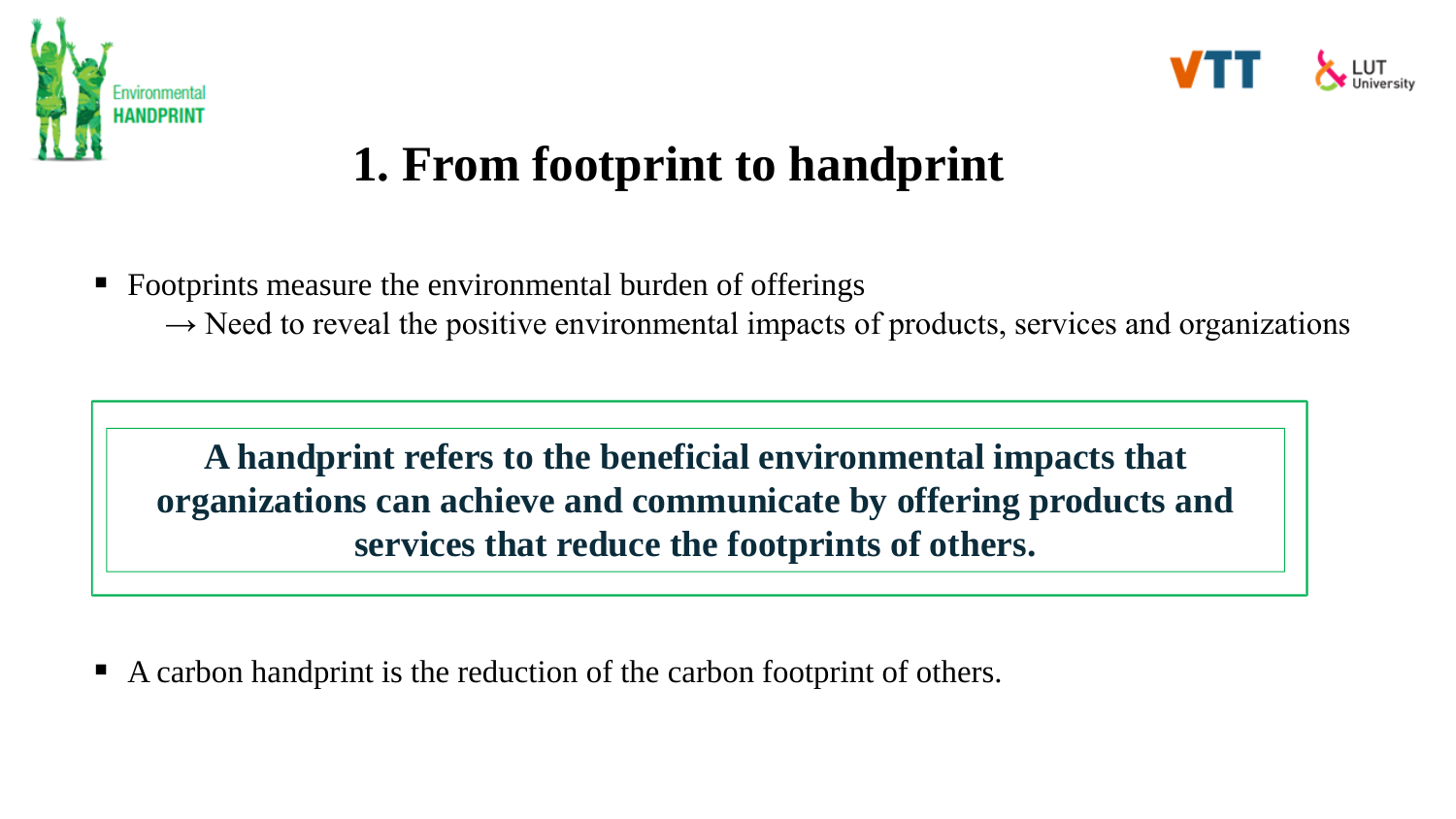



#### **1. From footprint to handprint**



Handprint = the difference between the footprints of these two solutions

#### **Every product has a footprint but not necessarily a handprint!**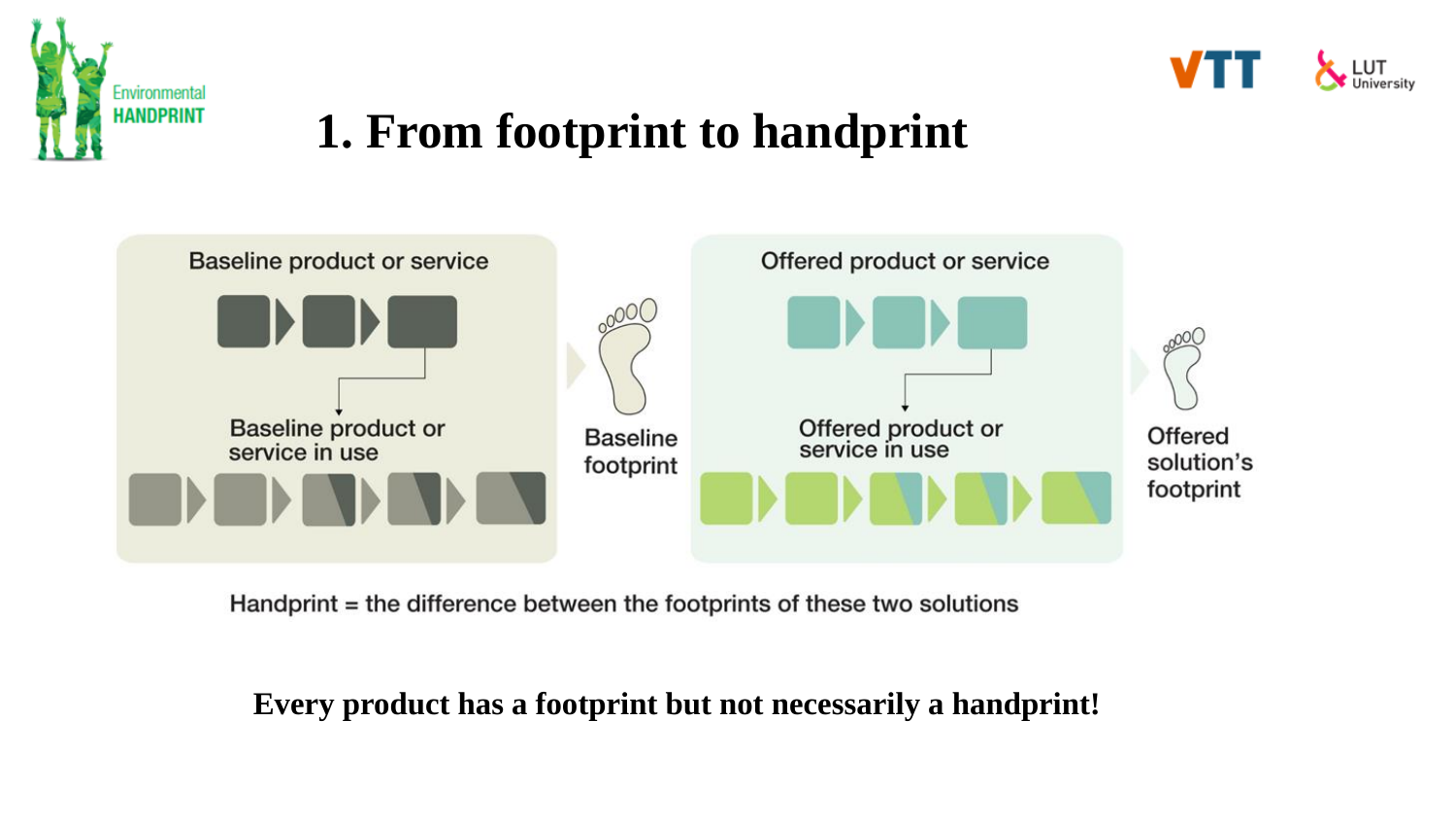



### **1. From footprint to handprint**



- A handprint can be created by:
	- 1) offering solutions with a lower footprint in comparison to the solutions used
	- 2) by helping the user to reduce the footprint of their processes
- Reduction in one's own footprint only doesn't create a handprint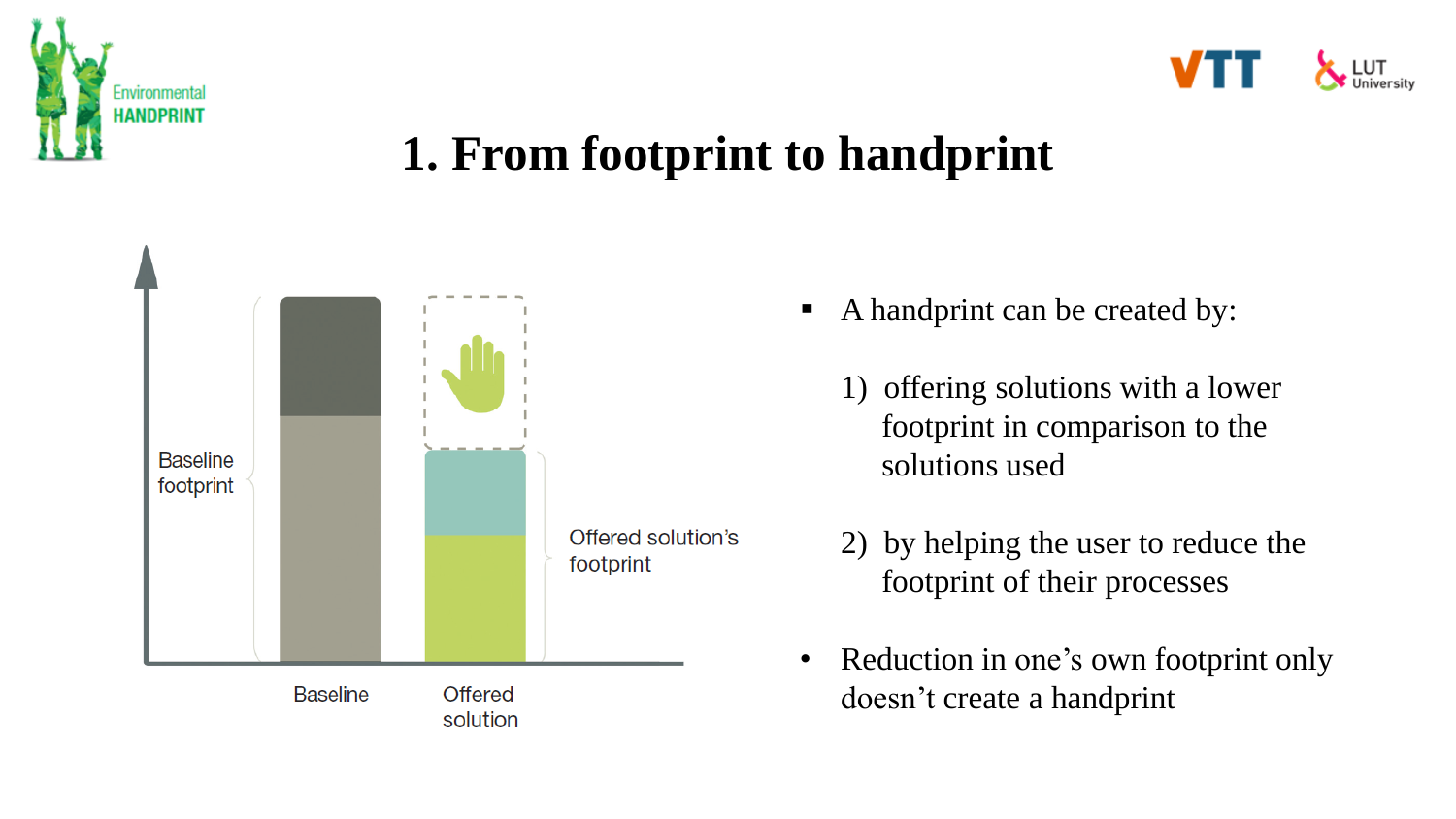



#### **2. The framework for the environmental handprint**

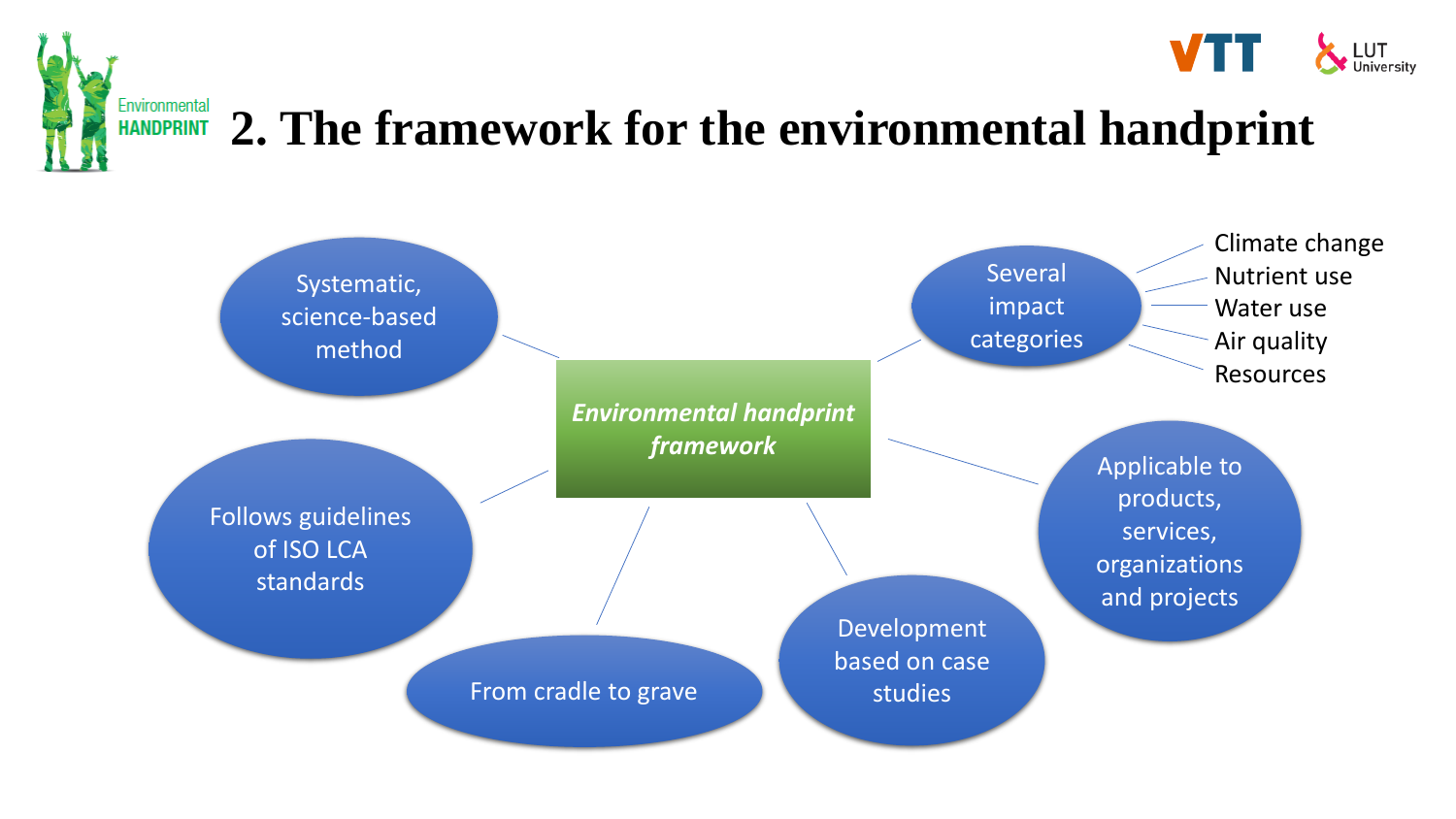



#### **2. The framework for the environmental handprint**

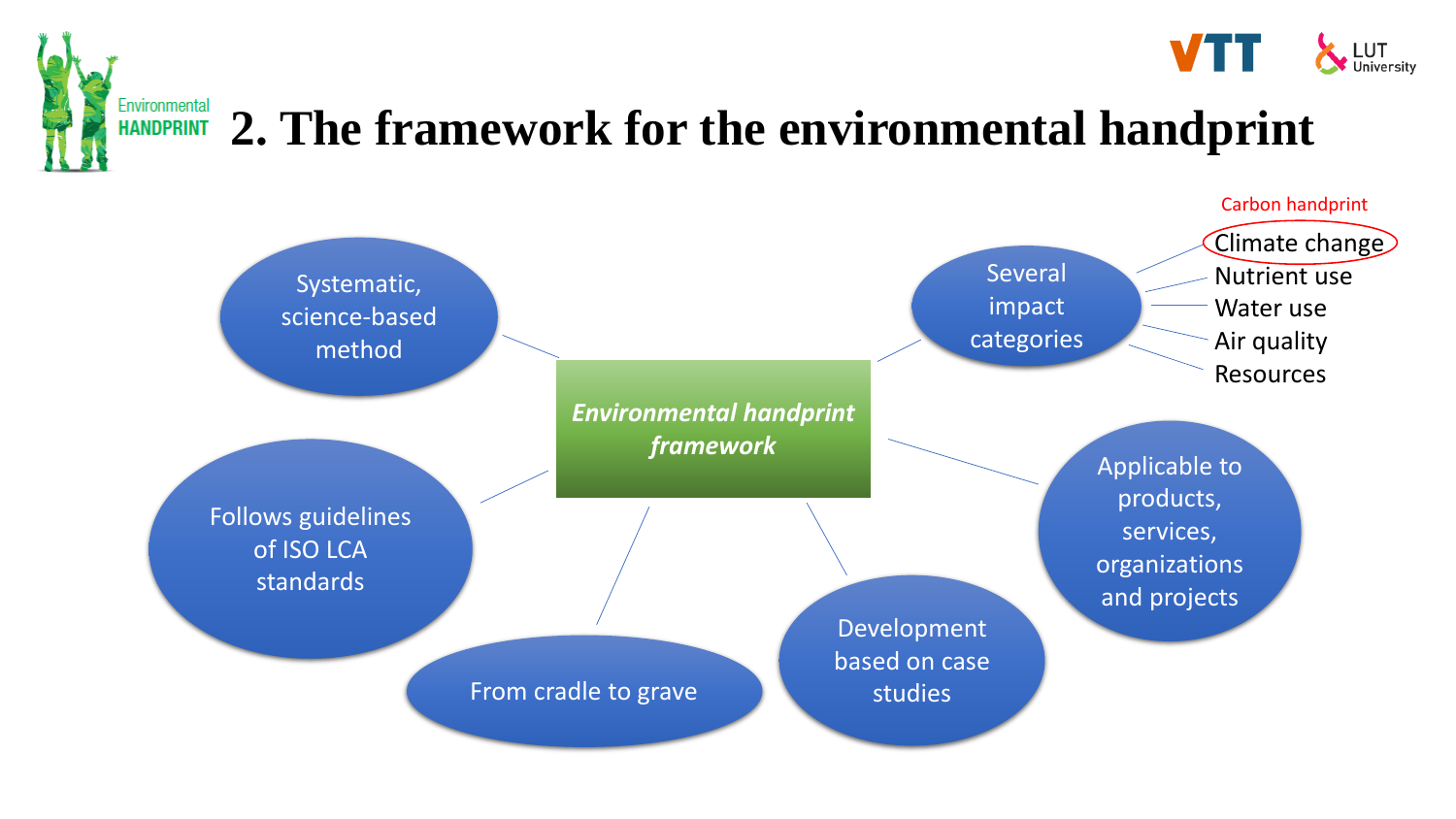



#### **2. The framework for the environmental handprint**



The handprint calculation process consists of **four stages** and **13 steps** and is closely **based on the LCA**  method.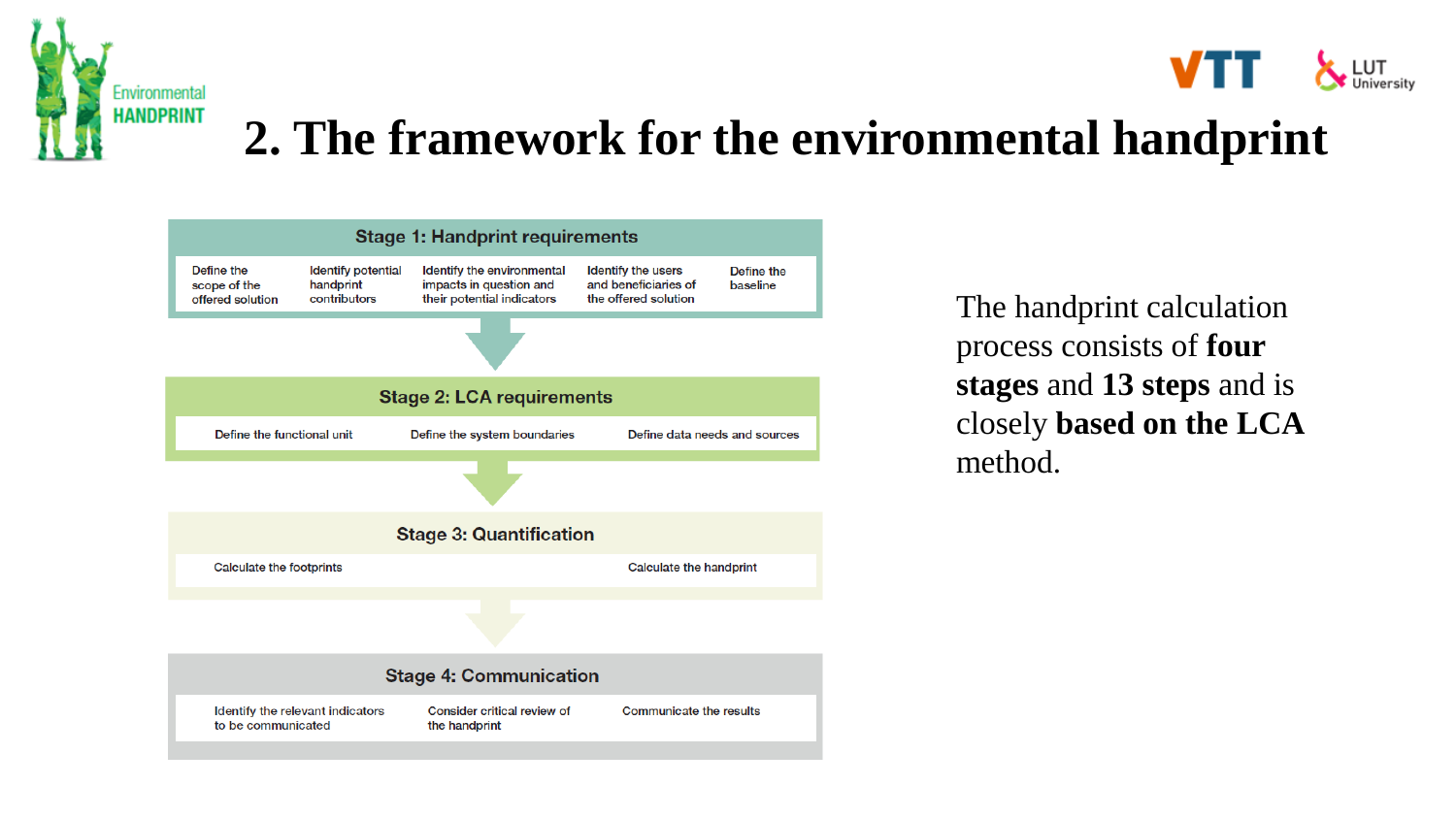



### **Environmental 2. The framework for the environmental handprint Stage 1: Handprint requirements**

|              | Define the<br>Product<br>scope of the<br>(goods, service,<br>offered<br>material.<br>solution<br>component) |                                                                                                                     |                                                                                                   | Organization<br>(product or service<br>portfolio) |                                                                          |                                                                                            | Project<br>(a non-recurrent activity<br>to reach the preferred<br>outcome in a defined<br>time frame) |                                                                                                                     |  |  |
|--------------|-------------------------------------------------------------------------------------------------------------|---------------------------------------------------------------------------------------------------------------------|---------------------------------------------------------------------------------------------------|---------------------------------------------------|--------------------------------------------------------------------------|--------------------------------------------------------------------------------------------|-------------------------------------------------------------------------------------------------------|---------------------------------------------------------------------------------------------------------------------|--|--|
|              | Identify<br>potential<br>handprint<br>contributors                                                          | Description, how the offered solution may achieve footprint reductions                                              |                                                                                                   |                                                   |                                                                          |                                                                                            |                                                                                                       |                                                                                                                     |  |  |
| <b>Stage</b> | <b>Identify the</b><br>environmental<br>impacts in<br>question and<br>their potential<br><b>indicators</b>  | Climate<br>change<br>GHG<br>emissions                                                                               | <b>Resources</b><br>e.g. ADP<br>(elements and<br>fossil fuels),<br>cumulative<br>energy<br>demand |                                                   | Water<br>e.g. scarcity,<br>eutrophication,<br>acidification,<br>toxicity | <b>Nutrients</b><br>N/P/K<br>balance and<br>in addition<br>e.g. toxicity,<br>acidification | eutrophication,                                                                                       | Air quality<br>e.g. PM <sub>10</sub> ,<br>$PM2.5$ , NO <sub>x</sub> ,<br>$SO2$ , VOC,<br>health<br>impacts.<br>POCP |  |  |
|              | <b>Identify the</b><br>users and<br>beneficiaries<br>of the offered<br>solution                             | Identify potential or actual customers or other parties that may benefit from<br>the offered solution               |                                                                                                   |                                                   |                                                                          |                                                                                            |                                                                                                       |                                                                                                                     |  |  |
|              | Define the<br>baseline                                                                                      | Reference case that best represents the conditions (most likely) to occur in<br>the absence of the offered solution |                                                                                                   |                                                   |                                                                          |                                                                                            |                                                                                                       |                                                                                                                     |  |  |

■ The first stage is specific to a handprint assessment when compared to a traditional LCA assessment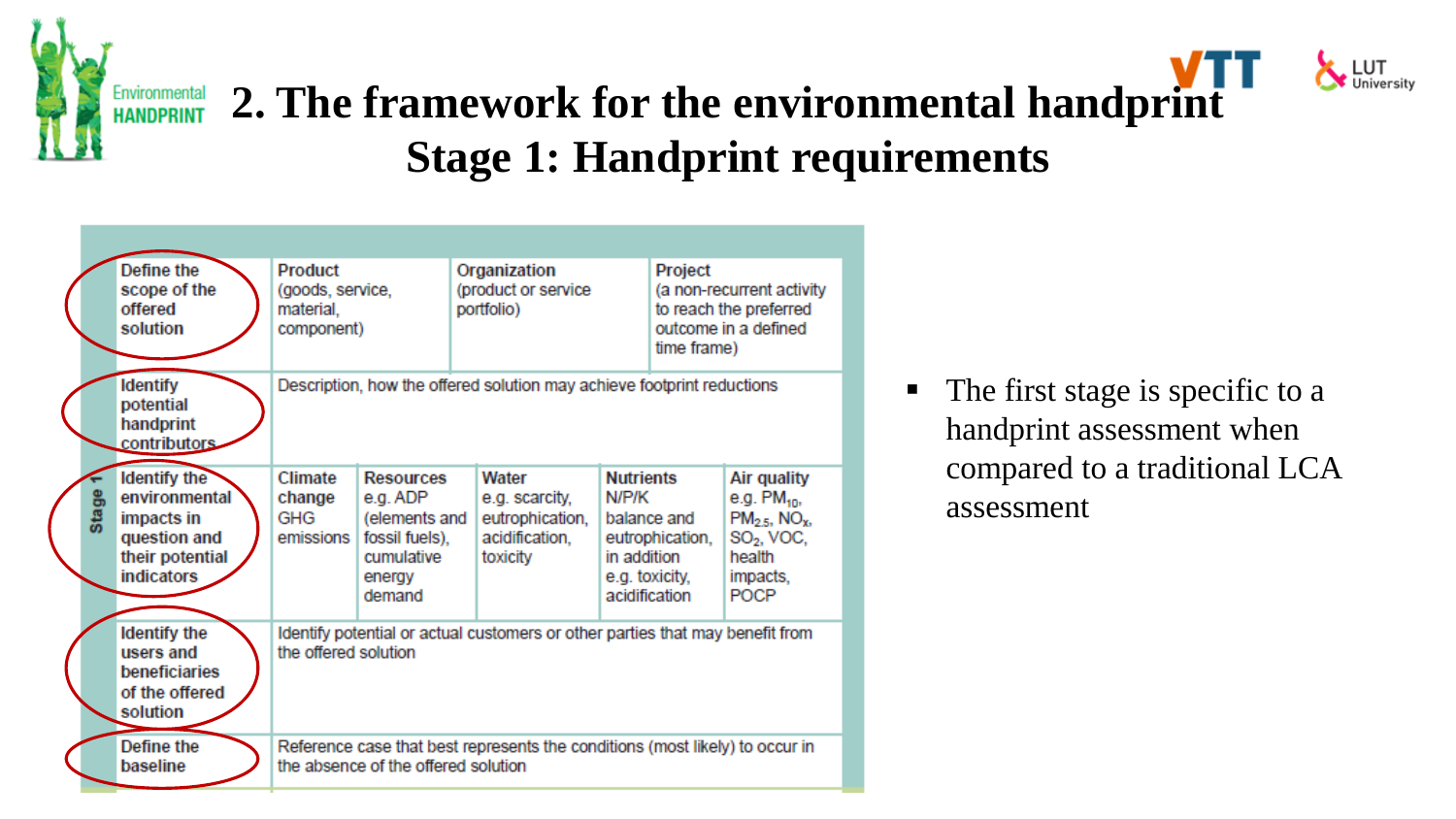



# **3. Carbon handprint in organizations**

- Can be used widely by companies and organizations to communicate the environmental benefits of their products, services and technologies
- A science-based approach for companies to show their environmental responsibility
- Identification of the potential for improvement in own product segment in different markets
- **Development of product and production processes**
- Comparison of alternatives (e.g., raw materials, technologies)
- Strong marketing and communication tool
- **•** Preparedness for future legislation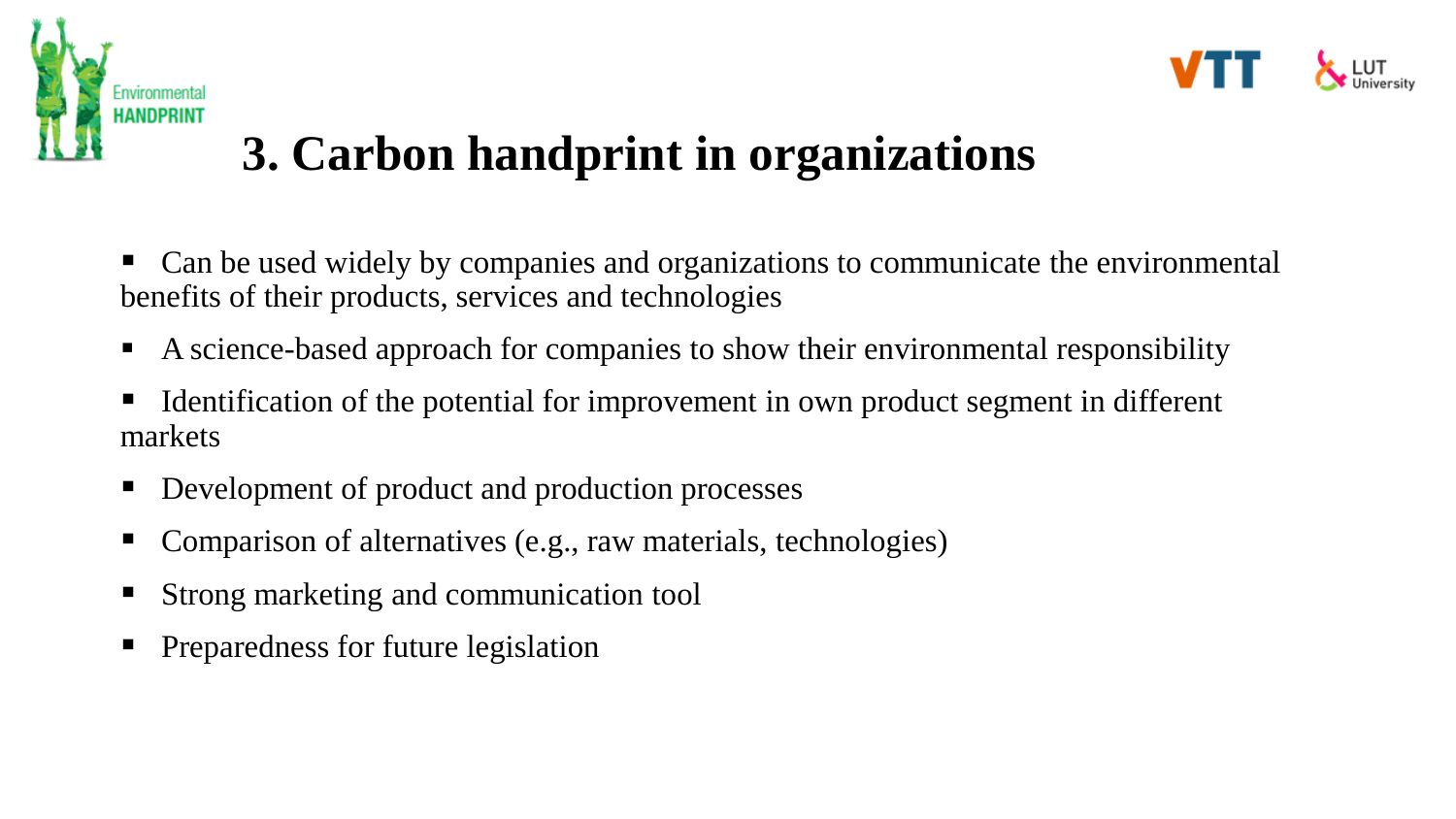



# **4. Carbon handprint in a city/region**

- Aims that the carbon handprint of a city entails:
	- 1. Turning the focus on climate issues on possibilities that a city environment can offer
	- 2. Revealing cities' huge potential as a solution provider for organizations and citizens
	- 3. Guiding a city to systematically grow its handprint to maximize benefits from the city's perspective

Carbon handprint of a city Acknowledging the climate leadership initiatives of the city in order to maximize their positive impact both in and outside of the city

• A city should incorporate strategies to ensure systematic action towards increasing handprints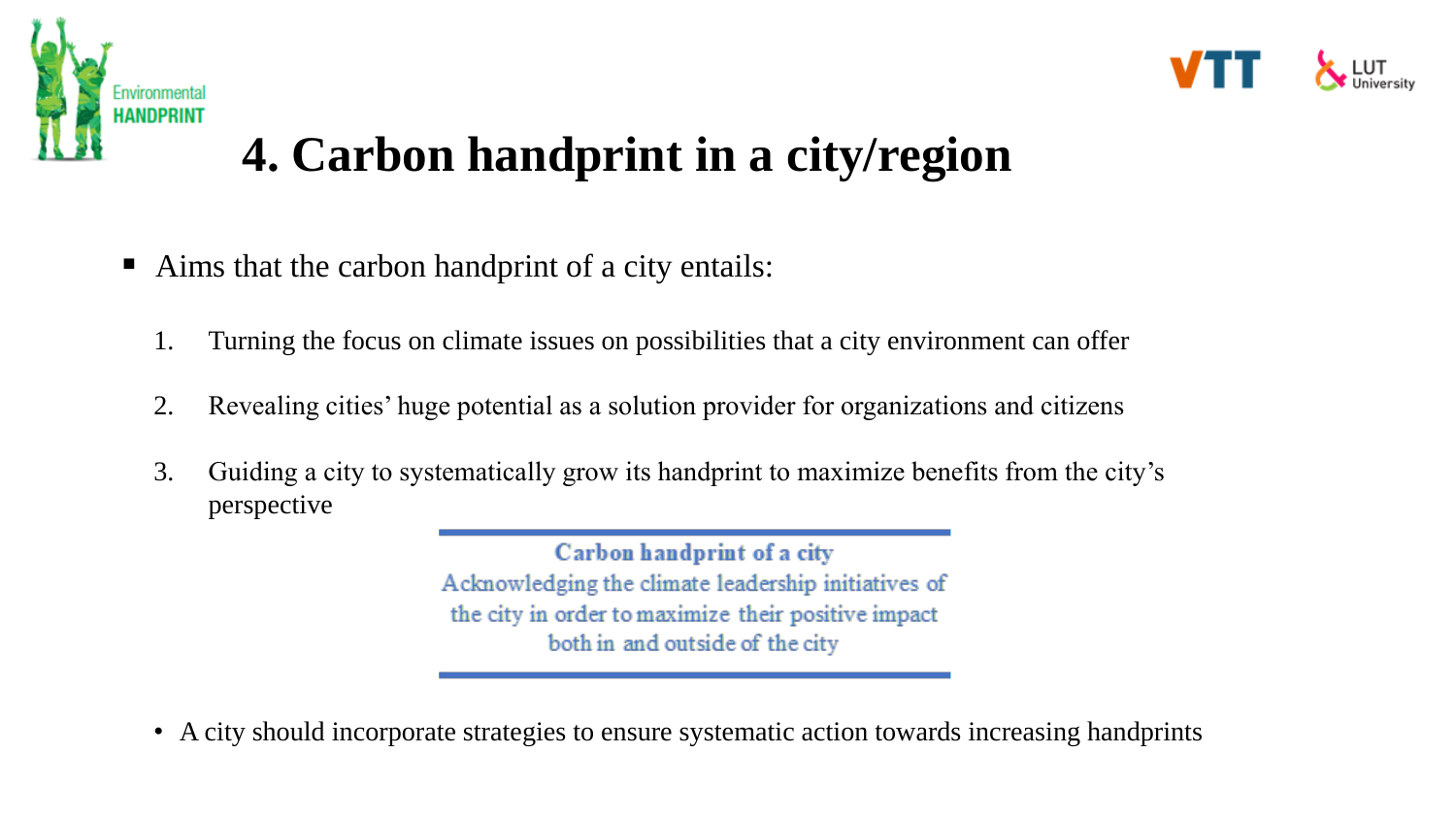



## **4. Carbon handprint in a city/region**

| Define the scope of<br>the offered solution                                               | City/region<br>Acknowledging the climate leadership initiatives of the city in order to maximize their positive impact |                                                                                                                            |                                                                                                                                        |  |                                                                                                                                  |  |  |  |  |  |
|-------------------------------------------------------------------------------------------|------------------------------------------------------------------------------------------------------------------------|----------------------------------------------------------------------------------------------------------------------------|----------------------------------------------------------------------------------------------------------------------------------------|--|----------------------------------------------------------------------------------------------------------------------------------|--|--|--|--|--|
| Identify potential<br>handprint<br>contributors                                           | <b>Operating environment</b><br>Providing a climate-friendly<br>operating environment for a<br>business or a resident  | Ownership<br>Providing footprint reducing<br>solutions through city owned<br>companies or properties to<br>their customers | Projects<br>Piloting and participating in<br>innovative climate<br>projects/initiative;<br>Being followed on its pioneering<br>example |  | Companies – other aspects<br>Companies in the region<br>providing handprint solutions<br>without any contribution of the<br>city |  |  |  |  |  |
| Guidelines to be referred to                                                              | Product/company handprint<br>guidelines                                                                                | Product/company handprint<br>quidelines                                                                                    | Project handprint guidelines                                                                                                           |  | Product handprint guidelines                                                                                                     |  |  |  |  |  |
| Identify the<br>environmental<br>impacts in question<br>and their potential<br>indicators | Climate change<br>GHG emissions                                                                                        |                                                                                                                            |                                                                                                                                        |  |                                                                                                                                  |  |  |  |  |  |
| Identify the users<br>and beneficiaries of<br>the offered solution                        | Current and potential<br>companies, organizations or<br>residents in the city                                          | Company, organization or a<br>resident in or outside the city                                                              | Parties that benefit from the project;<br>Parties that benefit from the<br>replicated project                                          |  | Customers of the companies                                                                                                       |  |  |  |  |  |
| Define the baseline                                                                       | GHG emissions of the<br>beneficiary in its current or<br>alternative location or its<br>existing value chain           | GHG emissions of the<br>beneficiary without the offered<br>solution                                                        | GHG emissions of the beneficiary<br>without the project/initiative                                                                     |  | GHG emissions of the<br>customer without the offered<br>product or service                                                       |  |  |  |  |  |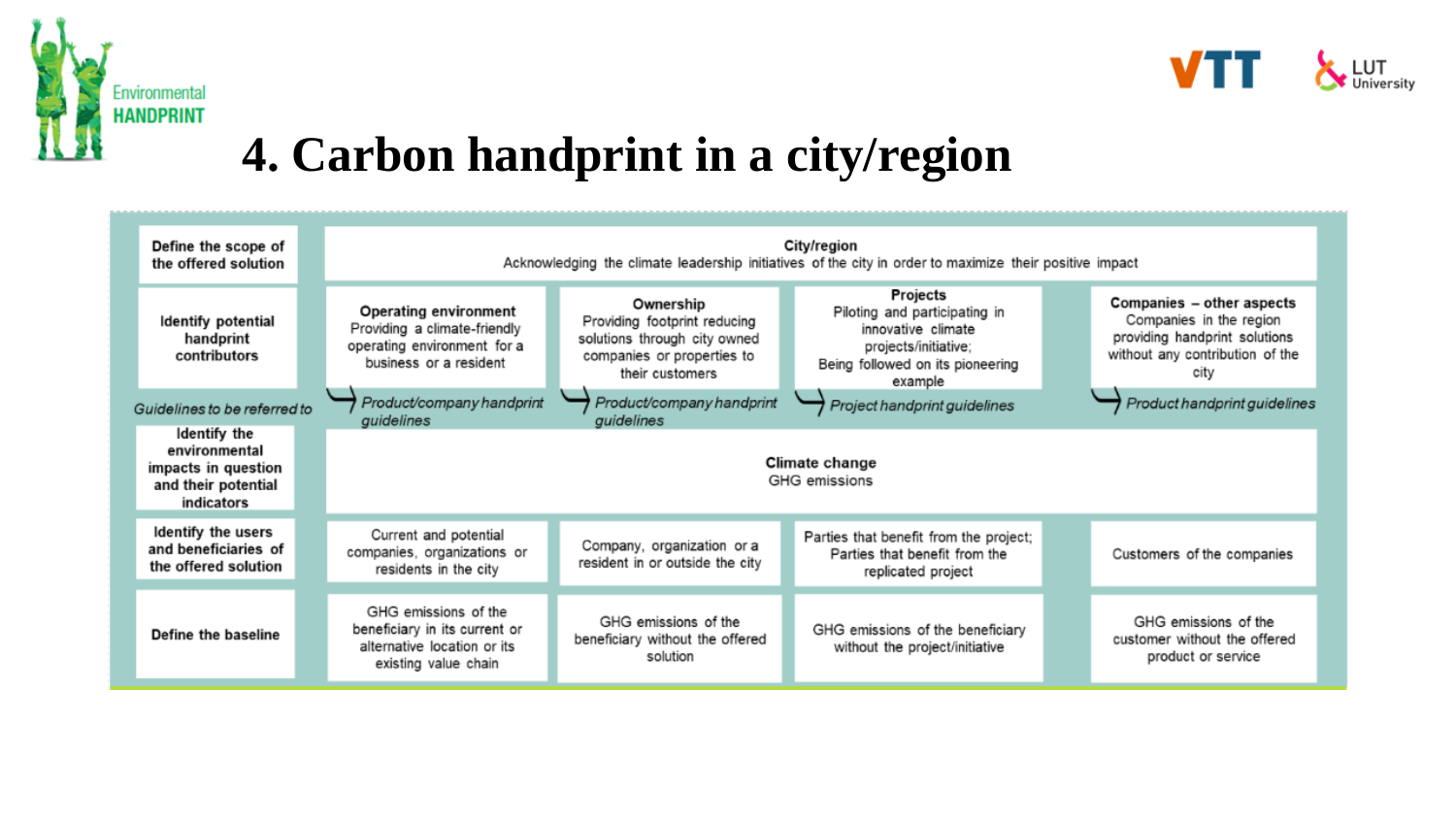#### Environmental **5. Company case study: Carbon handprint of Neste renewable HANDPRINT biodiesel**

- Calculating the handprint of Neste renewable diesel produced from used cooking oil
- Examined vehicle consumes 6 L of diesel per 100 km, annual driven distance 130 000 km, operating in Helsinki
- Baseline fuel: average diesel used in Finland (containing 12 % biodiesel)
- In this study, the carbon handprint of the renewable diesel is 21 tons of CO<sub>2</sub>-equivalent annually

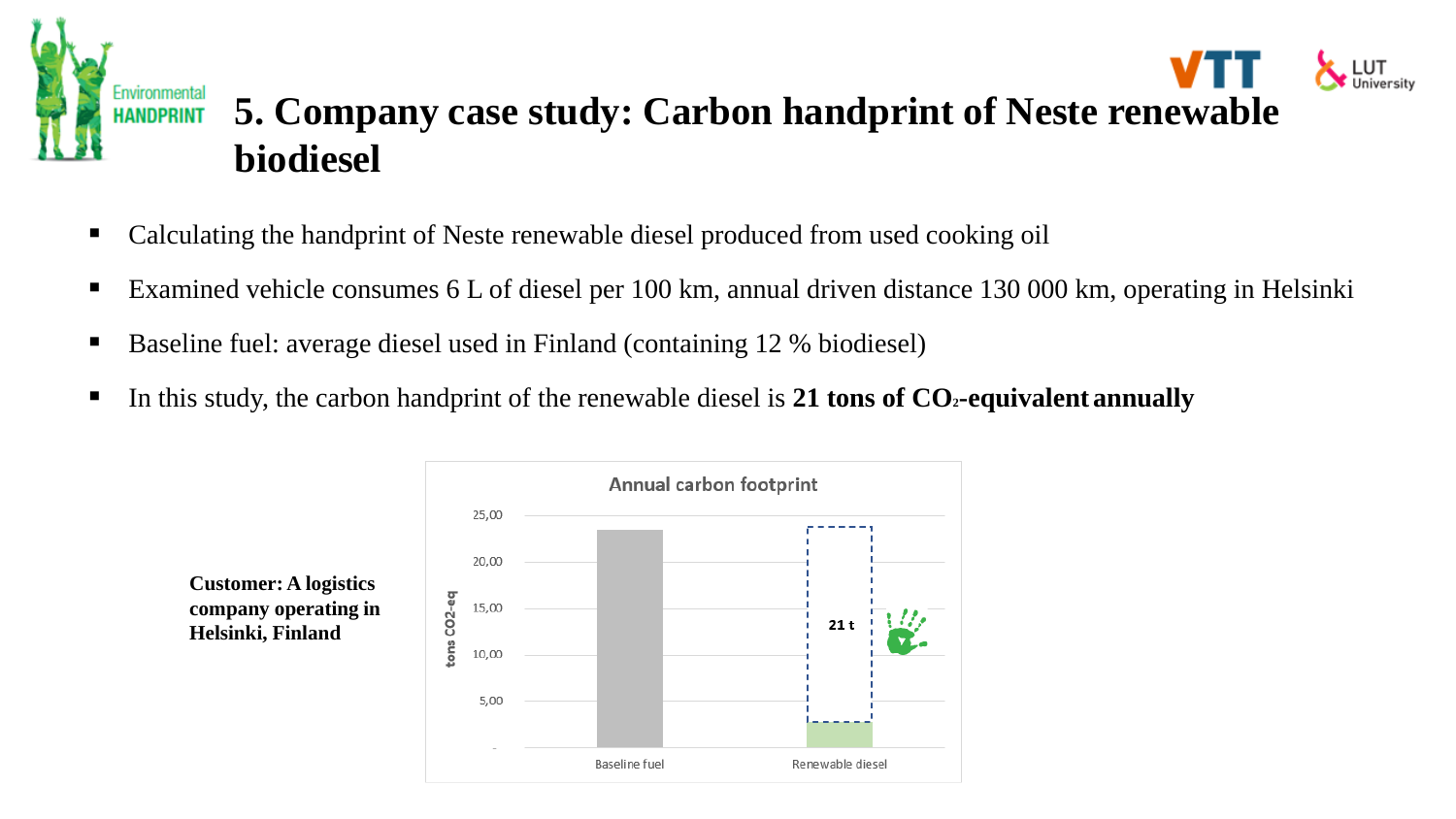



#### **6. Regional case study: Carbon handprint in the city of Espoo**

- Identifying handprint contributors in the city of Espoo
- How can the city reduce footprints of others through:
- offering a climate friendly operating environment
- city-owned property or companies
- projects developing innovative solutions
- other means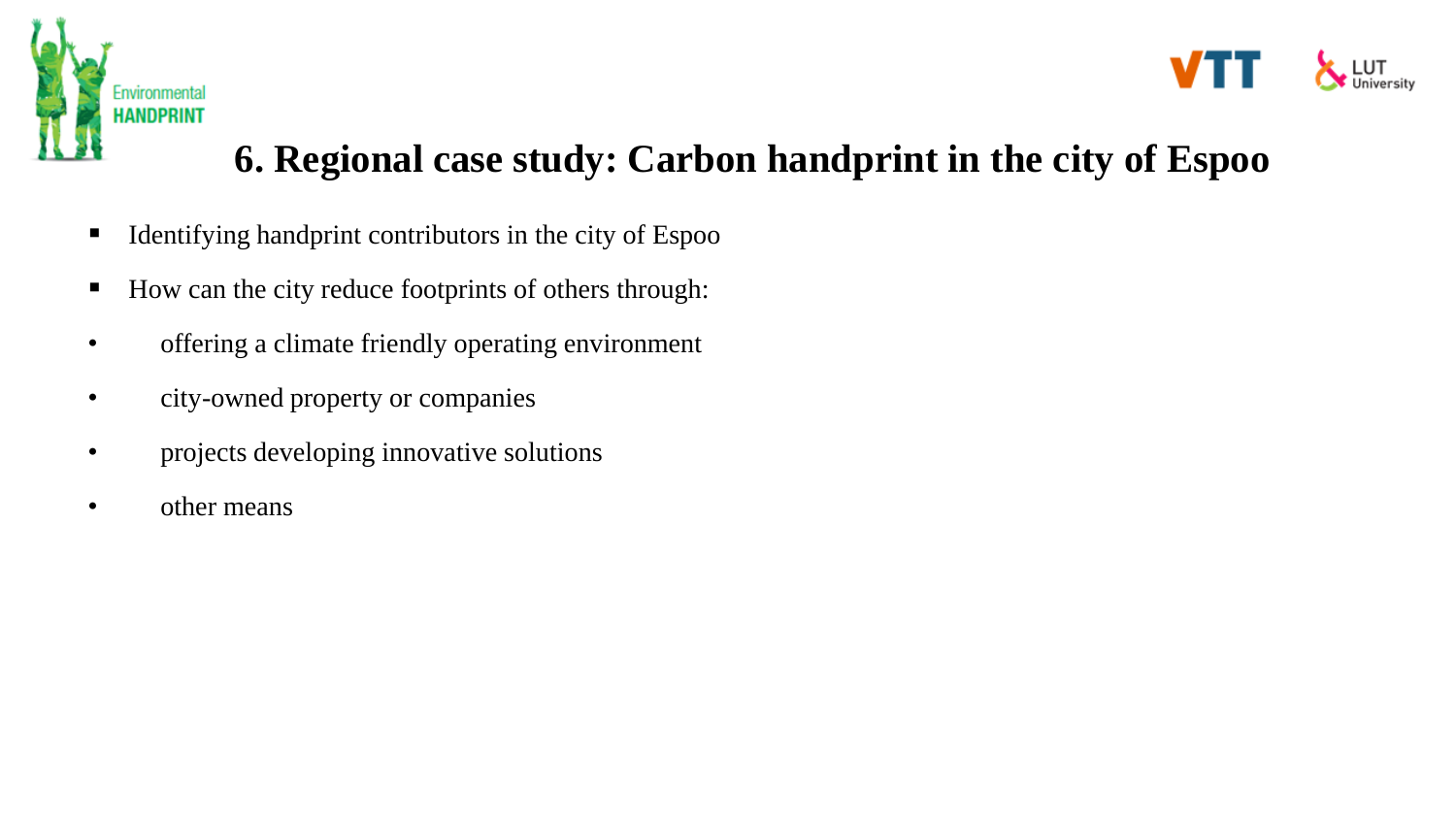



#### **6. Regional case study: Carbon handprint in the city of Espoo**



Creating green business ecosystems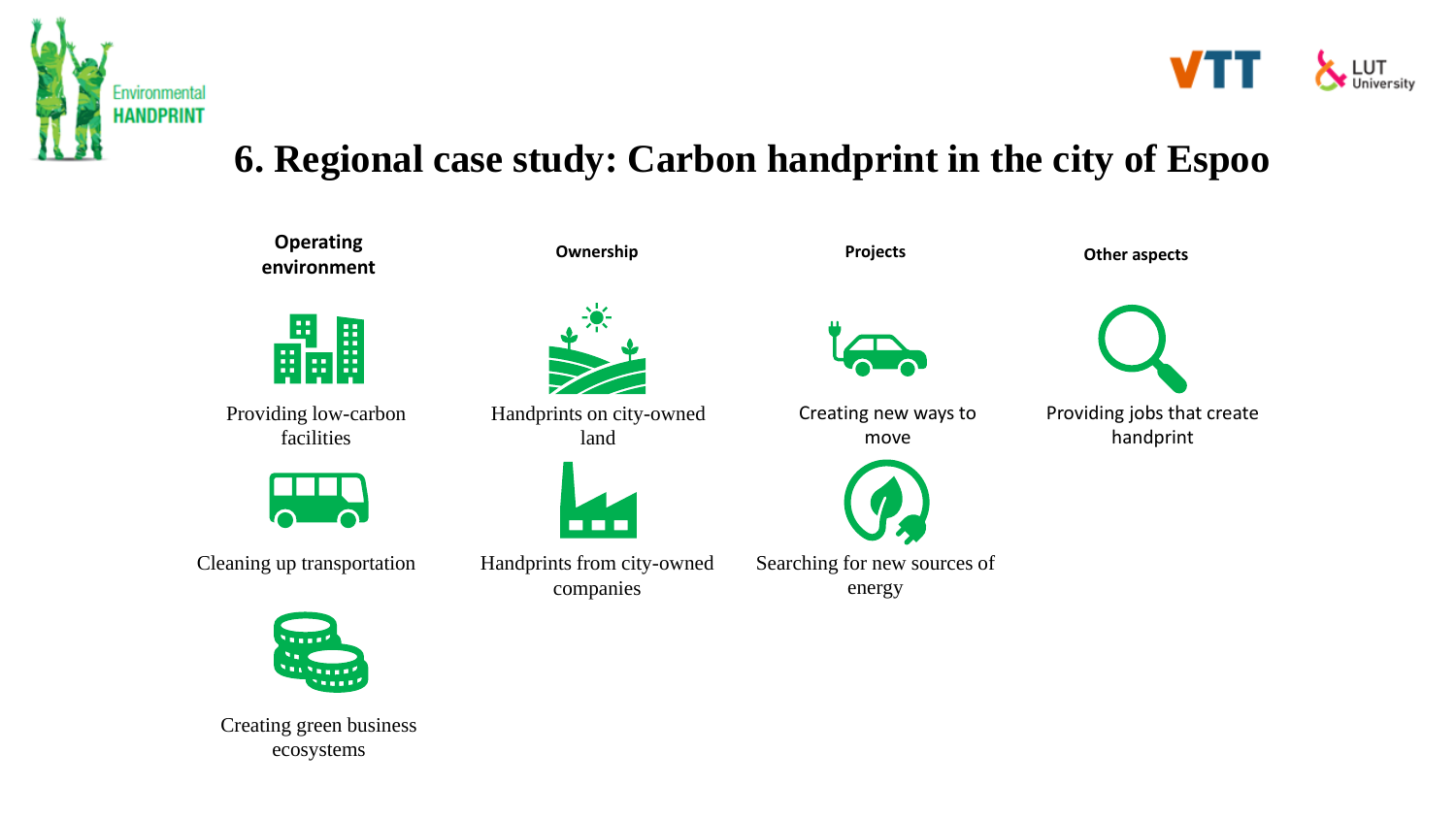

#### **7. Carbon handprint summarized**

- Measure of the good climate impacts of a solution
- Useful tool for companies in decision making and communication
- Can help cities and municipalities to maximize their positive impacts



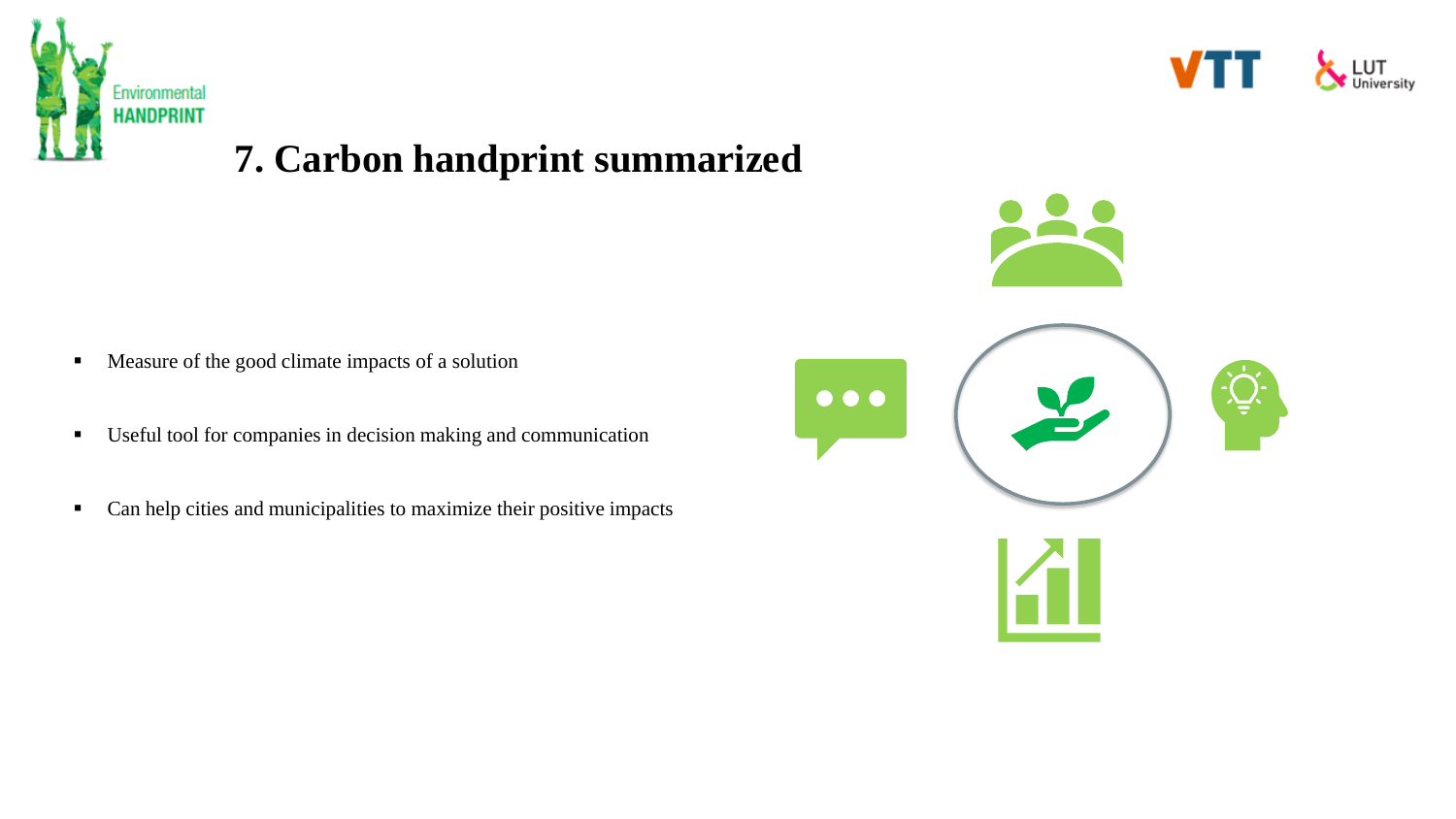



#### **Publications**

- $\blacksquare$  Grönman et al. 2019. Carbon handprint An approach to assess the positive climate impacts of products demonstrated via renewable diesel case. J. Clean. Prod. 206, 1059-1072. https://doi.org/10.1016/j.jclepro.2018.09.233
- Kasurinen et al. 2019. Carbon Handprint: Potential climate benefits of a novel liquid-cooled base station with waste heat reuse. Energies 12(4452). https://doi.org/10.3390/en12234452
- Lakanen, L. et al. 2021. Applying the handprint approach to assess the air pollutant reduction potential of paraffinic renewable diesel fuel in the car fleet of the city of Helsinki. J. Clean. Prod. 290, 125786. https://doi.org/10.1016/j.jclepro.2021.125786
- Pajula, T. et al. 2021. Carbon handprint guide v. 2.0: Applicable for environmental handprint.
- Pajula, T. et al. 2018. Carbon Handprint Guide. https://www.vtt.fi/sites/handprint/PublishingImages/Carbon\_Handprint\_Guide.pdf
- Vatanen, S. et al. 2021. The environmental handprint approach to assessing and communicating the positive environmental impacts: Final report of the Environmental Handprint project, VTT Technical Research Centre of Finland. VTT Technology 392.
- Vatanen, S. et al. 2018. The Carbon Handprint approach to assessing and communicating the positive climate impact of products: Final Report of the Carbon Handprint project, VTT Technical Research Centre of Finland. VTT Technology 346.